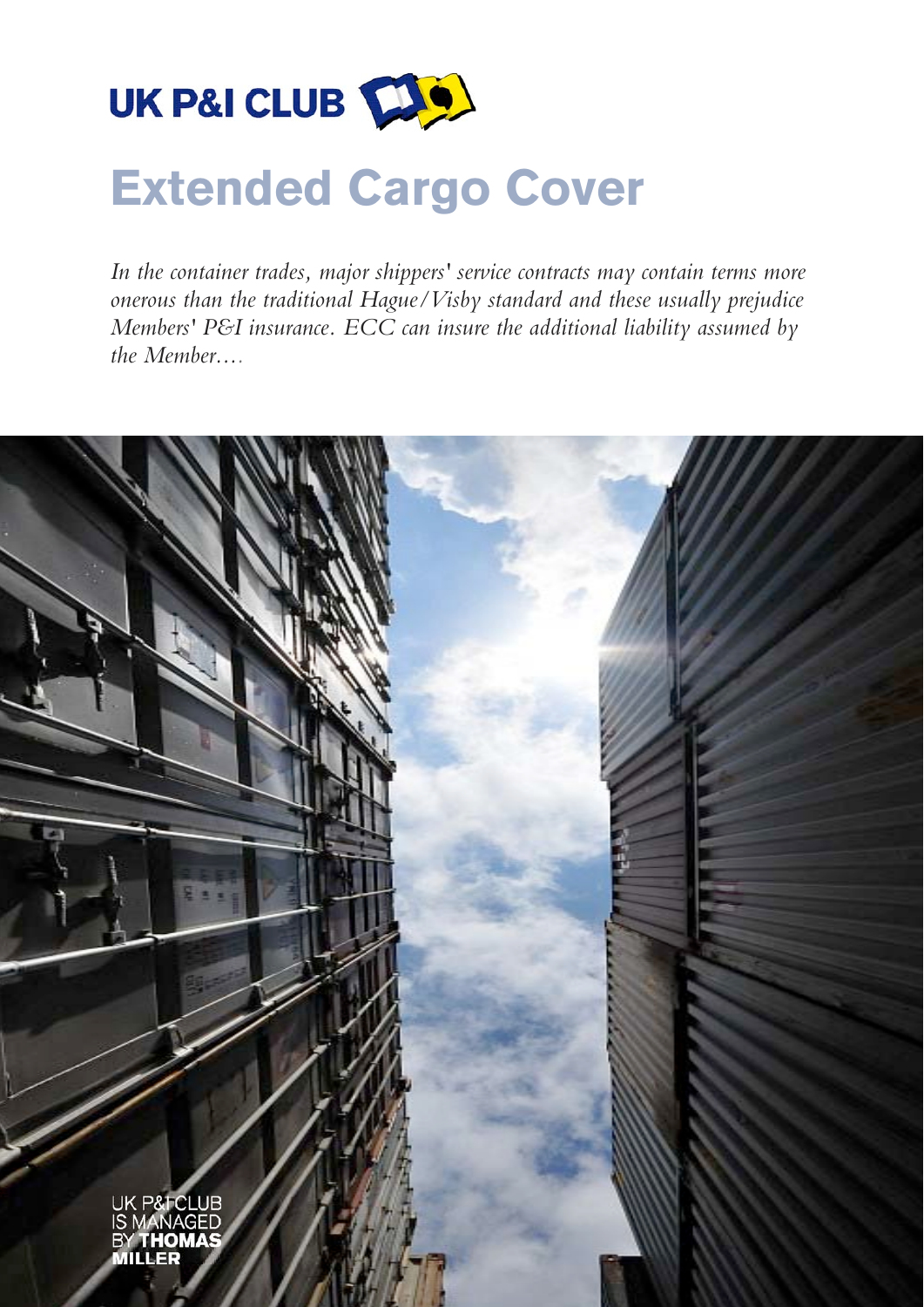Developments in maritime transport and increased customer expectations have brought about changes in the way our Members do business. One typical example is the increasing demand by cargo interests on our Members to use Service Contracts which include terms of carriage more onerous than the Hague/Visby Rules or their equivalent. Traditional P&I insurance, by having Hague/Visby Rules as the standard terms of cargo transportation, may not cover the additional risks posed by service contracts.

To address our Members' business needs in a changing market, the Club provides an additional cargo insurance coverage known as "Extended Cargo Cover" (or ECC) to complement standard P&I cover.

This leaflet presents at a glance the risks insured under ECC - including the limits of coverage and terms and conditions - and indicates how ECC works with the standard P&I insurance. It also serves as a guide for the Members in deciding whether they need ECC for their cargo-related operations.

However, ECC is a flexible product which is adjustable to suit Members' special needs. Members are therefore encouraged to contact the managers to discuss their requirements, as these may not be fully addressed in this leaflet.

The managers will always be happy to assist Members in finding special terms of cover that will best serve their interests.

### **Risks insured by Extended Cargo Cover**

"Extended Cargo Cover" provides insurance for Members' cargo liabilities that fall outside the scope of standard P&I cover. Risks covered by ECC are those excluded by Rule 2, Section 17 provisos (a) to (f). These are categorized as follows

- Non-standard terms of carriage giving rise to cargo liabilities in excess of the Hague/Visby Rules.
- Deviation which may prejudice Hague/Visby limits or defences.
- Delivery of cargo without production of the bill of lading or at a port other than that stated in the bill of lading.
- Ad Valorem cargo in excess of \$2,500 per package.
- Rare and valuable cargo.
- Cargo liability deriving from operations on the inland leg.
- Cargo liabilities other than as ship operator.
- Cargo liabilities arising other than on board the entered ship.

#### **Why do I need Extended Cargo Cover?**

In the container trades, major shippers' service contracts may contain terms more onerous than the traditional Hague/Visby standard and these usually prejudice Members' P&I insurance. ECC can insure the additional liability assumed by the Member as a result of e.g. waiver of defenses or

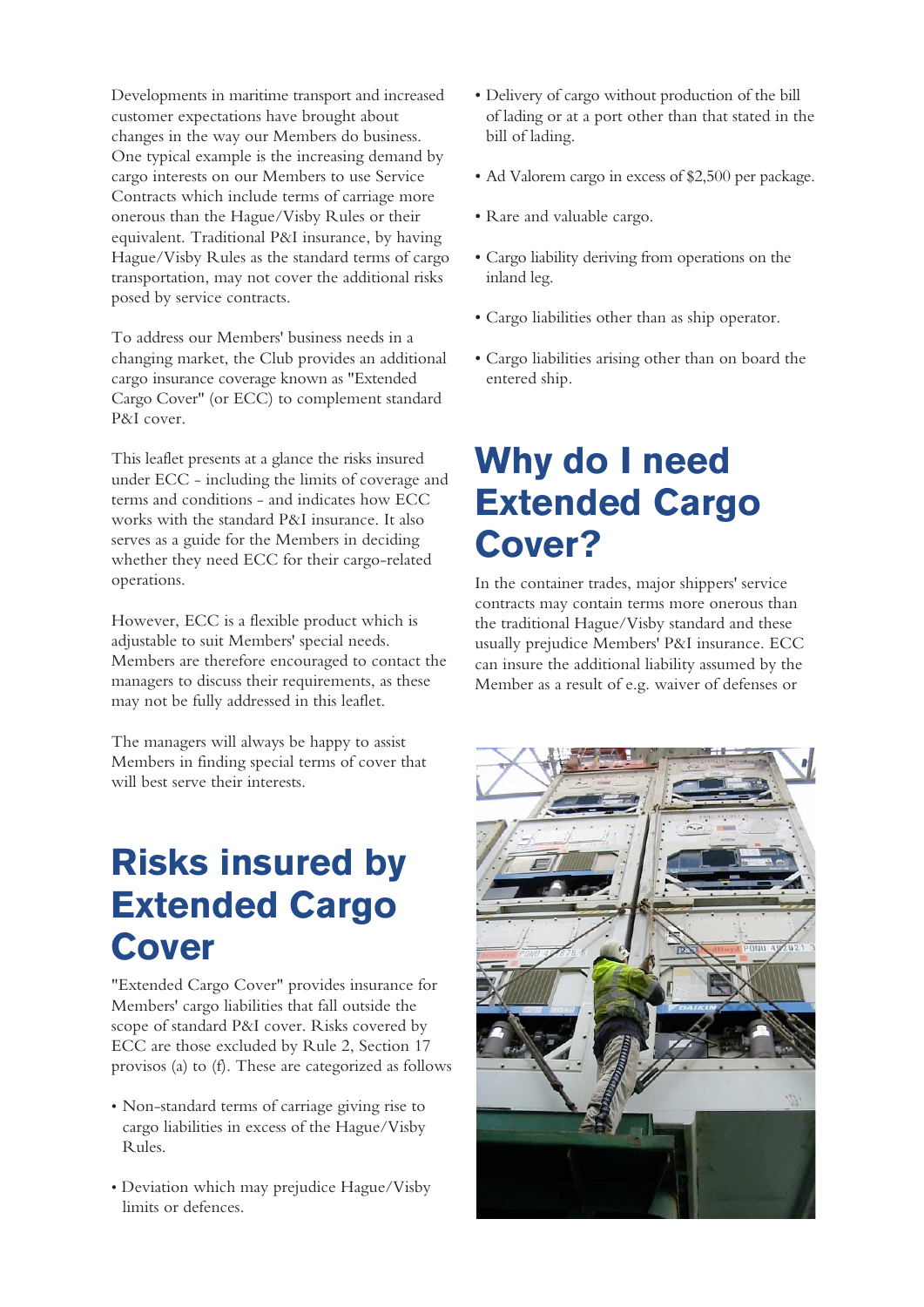

limits, damage to cargo during storage, waiver of contractual GA/ salvage rights, third party liabilities caused by cargo carried on the inland leg of a multi-modal carriage contract, etc.

Shipowners are exposed to liability claims outside their standard P&I cover if they deviate from the terms of their contract with cargo.

The circumstances of such exposure are varied. If an owner wishes to discharge cargo at an alternative port to that agreed with the shipper, he will need cover for the liabilities arising if the cargo is lost or damaged during transit to the port where discharge was originally intended to take place.

Should a ship be dry docked with cargo onboard, the owner is deviating from the terms of his contract with cargo and will jeopardise his P&I cover. UK Club's ECC cover re-instates the cargo liability protection during the dry-docking operation.

The complexities of the modern transport chain can lead to unfamiliar liabilities for shipowners. Members may well issue bills of lading for cargo which travels entirely or partly on ships owned or operated by other parties e.g. under consortium or joint service arrangements.

ECC insures cargo liabilities arising in these circumstances. Through bills of lading can expose owners to liabilities arising from cargo on the inland portion of the transport. For example, in the event of incorrectly described containers leading to a handling accident the owner could be held liable for resulting injury or damage.

A Member might incur cargo liabilities other than in his traditional role of a ship operator. He may, in effect, be acting as a freight forwarding agent, NVOCC or some other transport entity, and incur liability for cargo loss or damage in that capacity. The UK Club's ECC is there to meet the Member's new business needs in respect of such cargo liabilities which are not covered under the standard P&I policy.

#### **Who is eligible for Extended Cargo Cover?**

ECC is exclusively available to Members of the UK Club. The Club is pleased to assist Members or their brokers in reviewing the Member's potential liabilities and deciding whether they need the cover. The UK Club's underwriters and claims handlers can review operational practices, contracts and other cover issues with you.

Most owners will seek annual ECC insurance. However, some owners may have a special voyage or charter requiring an Extended Cargo Cover. The Club can provide short-term policies in such circumstances.